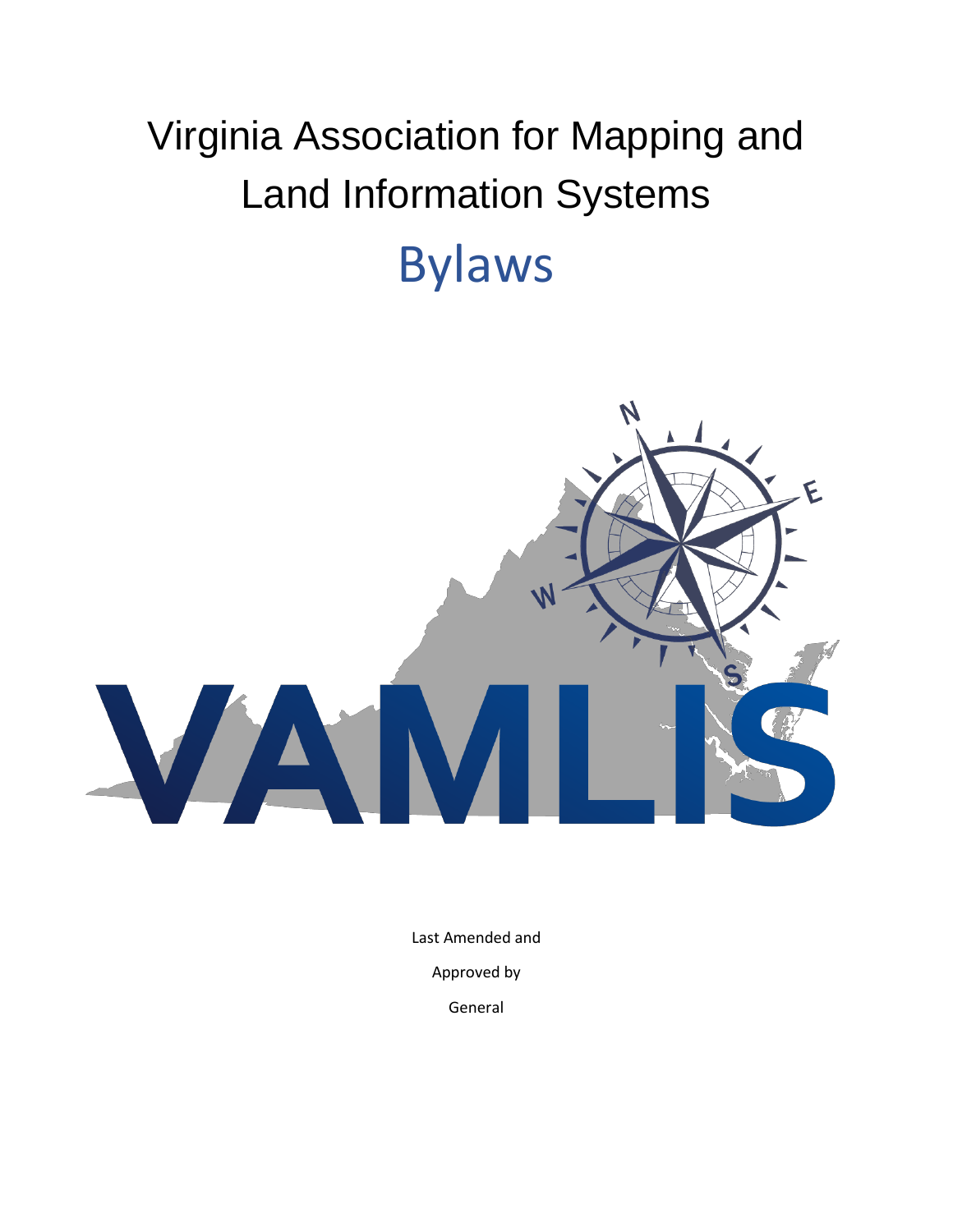

## <span id="page-1-0"></span>Table of Contents

| <b>Table of Contents</b>                         |                |
|--------------------------------------------------|----------------|
| <b>Version Control</b>                           | $\overline{2}$ |
| <b>VAMLIS Bylaws</b>                             | 3              |
| Article II Purpose                               | 3              |
| Article III Objectives                           | 3              |
| Article IV Membership                            | 3              |
| <b>Article V Officers</b>                        | 5              |
| Article VI Duties of Officers & Members          | 6              |
| <b>Article VII - Nominations &amp; Elections</b> | $\overline{7}$ |
| <b>Article VIII Meetings</b>                     |                |
| <b>Article IX Amendments</b>                     | 8              |
| Article X Funds                                  | 9              |
| <b>Article XI Parliamentary Authority</b>        | 10             |
| <b>Article XII Policies &amp; Procedures</b>     | 10             |
| <b>Article XIII Committees</b>                   | 10             |

### <span id="page-1-1"></span>Version Control

| <b>Date</b>     | <b>Author</b>             | <b>Notes</b>                                             |
|-----------------|---------------------------|----------------------------------------------------------|
| January 5, 2020 | <b>Yeoanny Venetsanos</b> | Consolidation of April 5, 2018 bylaws<br>amendments      |
|                 |                           |                                                          |
| March 25, 2021  | Autumn Fitch              | Changes related to COVID-19 redlined                     |
|                 |                           |                                                          |
| June 28, 2021   | Autumn Fitch              | Incorporation of May 27, 2021 approved<br>bylaws changes |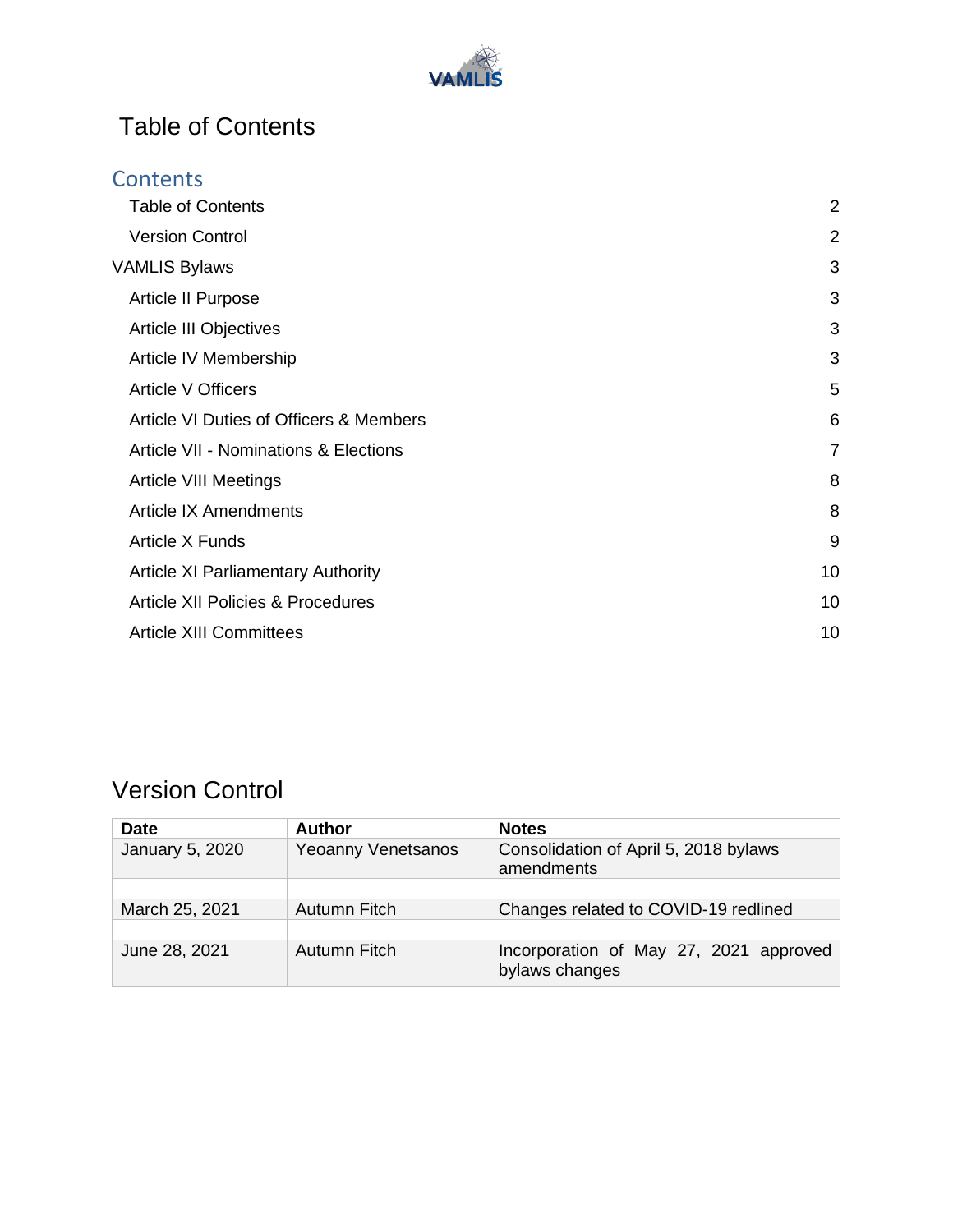

# <span id="page-2-0"></span>VAMLIS Bylaws

The name of this organization shall be the Virginia Association for Mapping and Land Information Systems. It is hereinafter referred to in these bylaws as the Association.

#### <span id="page-2-1"></span>Article II Purpose

The purpose of this organization is to bring together those individuals and organizations concerned with mapping, land information systems, and geographic information systems in the Commonwealth of Virginia.

#### <span id="page-2-2"></span>Article III Objectives

Section 1. To encourage a high standard of professionalism as a means to more effectively serve the public

Section 2. To promote the free exchange of knowledge and information among individuals and organizations interested in mapping and land/geographic information systems

Section 3. To promote educational, instructional, communication, and legislative programs to further advance mapping and land/geographic information systems knowledge, concepts, techniques and projects

Section 4. To provide advice and assistance to federal, state, and local agencies and private and institutional organizations in the areas of mapping and land/geographic information systems

Section 5. To cooperate with and work with allied associations at the national, state and local levels in developing and promoting classifications, standards, communication programs, educational programs and legislative programs

Section 6. To encourage and offer membership to any individual or organization interested in mapping and land/geographic information systems

Section 7. To encourage participation in association activities and non-association activities involved in mapping and land/geographic information systems

Section 8. To become the primary association within the Commonwealth of Virginia for mapping and land/geographic information systems.

#### <span id="page-2-3"></span>Article IV Membership

Section 1. Charter Members: Repealed April 5, 2018; See Section 5. Honorary members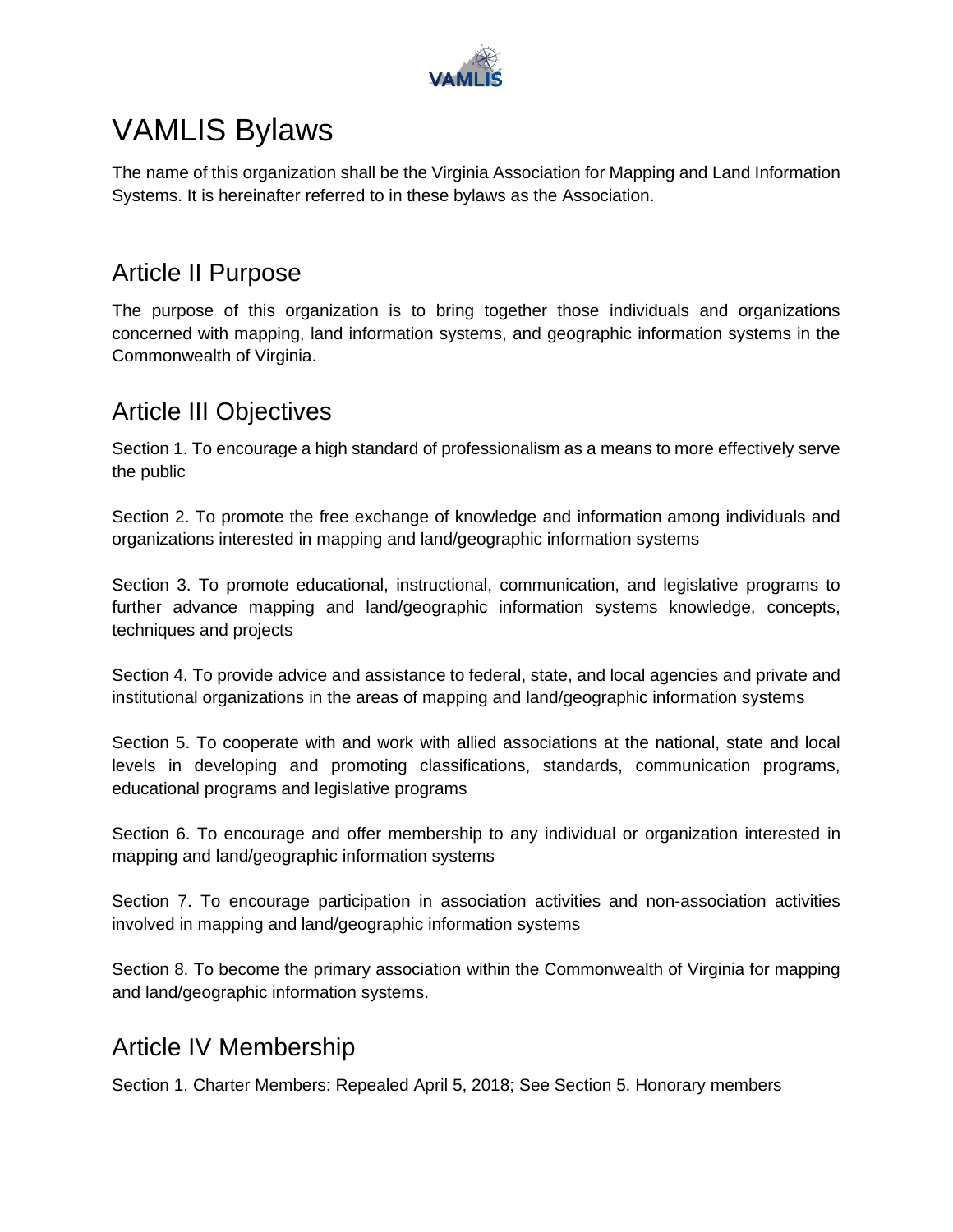

Section 2. Individual Members: Any person regularly employed or interested in the field of cartography, surveying, engineering, land information systems, geographic information systems, photogrammetry, geography, map drafting, geodesy, land records management, or related field who applies for membership in the Association on or after January 1, 1991. Individual members are entitled to voting rights, general member benefits, and eligibility to serve on the Executive Council.

Section 3. Group Members: Any local, state, federal public or private organization or institution that has an interest in cartography, surveying, engineering, land information systems, geographic information systems, photogrammetry, geography, map drafting, geodesy, land records management, or related field and supports the objectives of the Association. The Executive Council shall establish the group memberships, that are, by definition, perpetual memberships. All membership groups may be established or dissolved by the Executive Council at any time.

Section 4. Student Membership: Any full-time student studying in the areas of cartography, surveying, engineering, land information systems, geographic information systems, photogrammetry, geography, map drafting, geodesy, land records management, or related field. Proof of enrollment may be required. Student members are not eligible to serve on the Executive Council.

Section 5. Honorary Members: Honorary membership is limited to those individuals whom, in the judgment of the Executive Council, have made an outstanding contribution to the Association or the Commonwealth of Virginia in the areas of cartography, surveying, engineering, land information systems, geographic information systems, photogrammetry, geography, map drafting, geodesy, or land records management. Each nomination for honorary membership shall be made by a member in good standing (with voting rights), and such nomination shall include, in writing, a complete statement of the qualification of such nominee prior to its consideration. The Executive Council is not required to grant membership during each year, and may not in any event grant more than one such membership in any one calendar year. An Honorary Member does not have to be a member of the Association. The Honorary membership also includes past Charter members: those who applied for membership in the Association on or before December 31, 1990. Honorary members do have the right to hold office and vote in the business of the Association.

Section 6. Rejections: The right to reject any application is hereby reserved to the Executive Council.

Section 7. Voting Rights: The right to vote is extended to Honorary and Individual members and to designated Group Members.

Section 8 Officers: The right to hold office is extended to all voting members in good standing. *Please note: Current Nominating Committee members must step down from that committee before running for an Executive Board officer position, so as to avoid a conflict of interest.*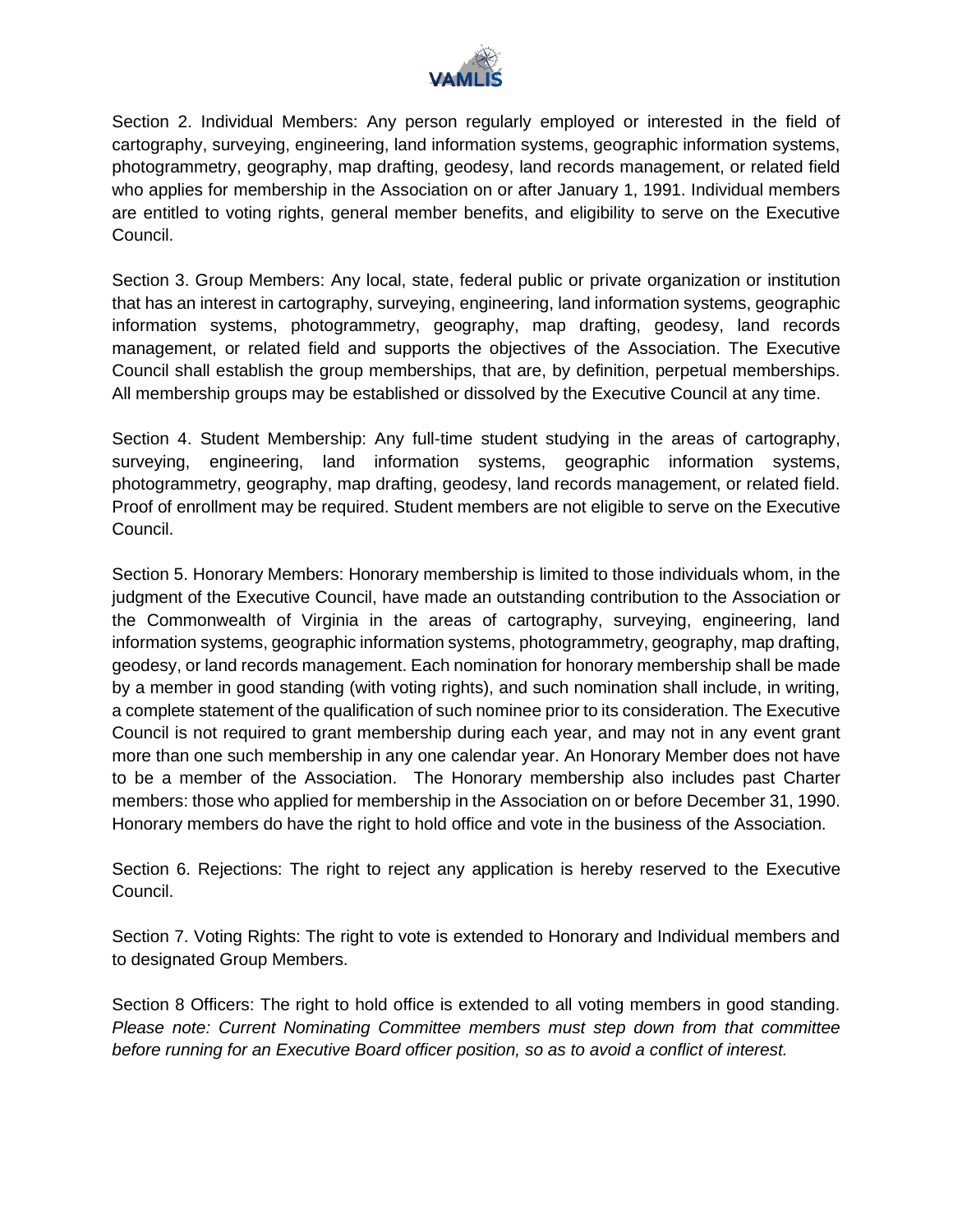

Section 9. Transfer of Membership: The transfer of membership between individuals is prohibited. Group Membership may be added, dropped, or transferred upon receipt of written notice to the Association.

Section 10. Duration of Membership: Membership in the Association is valid for one (1) year, concurrent with the VAMLIS Fiscal Year, July 1st to June 30th. Membership renewal is automatic pending the receipt of paid yearly dues. A member shall be dropped from membership in the Association for nonpayment of dues sixty (60) days after the end of the year in which they became due. Membership will not be pro-rated if purchased between conferences.

Section 11. Expulsion of Membership: A member may be expelled for just cause by a two-thirds majority vote of the Association membership. Expulsions are to be recommended to the Association membership by the Executive Council.

#### <span id="page-4-0"></span>Article V Officers

Section 1. Selection: A VAMLIS membership meeting shall be held annually where officers will be elected by the voting members in good standing who are present and who vote by proxy. A President-Elect, a Vice President, a Secretary and a Treasurer shall be chosen to fill upcoming vacant positions per the terms described in Article VI: Duties of Officers & Members. Officers shall hold office concurrent with the VAMLIS fiscal year, July 1st to June 30th.

Section 2. Executive Council Members: The Executive Council shall consist of the President, the immediate Past President, the President-Elect, the Vice President, the Secretary and the Treasurer. It shall be the duty of the Executive Council to faithfully execute and administer to the objectives of the association and its members. The Executive Council shall guide and develop policies to advance the Charter of the Association.

Section 3. Governing Body: The Governing Body of the Association shall be the Executive Council. This body shall have the power to pass any resolution or propose any bylaw it deems necessary to accomplish the objectives of the Association. The Executive Council shall approve and issue all public statements, develop policies and procedures, adopt annual budgets, select committee chairs, conduct the business affairs of the Association and serve as the directors of the Association. Decisions shall be made in accordance with the Policies and Procedures of the Executive Council. The Executive Council shall have the right, by simple majority vote thereof, to express the official views and certify the positions of the Association.

Section 4. Vacancy of Office: Whenever a vacancy in the Executive Council shall occur, the remaining members of the Executive Council shall appoint a voting member in good standing to fill the unexpired vacancy after considering any recommendations from the Nominating Committee. Said candidate shall be confirmed by a simple majority vote of the remaining executive council members and shall serve until the next term. When a vacancy occurs in the office of President, the President-Elect shall immediately succeed thereto, or the Vice President in the absence of both the President and President-Elect. Any person who is filling an interim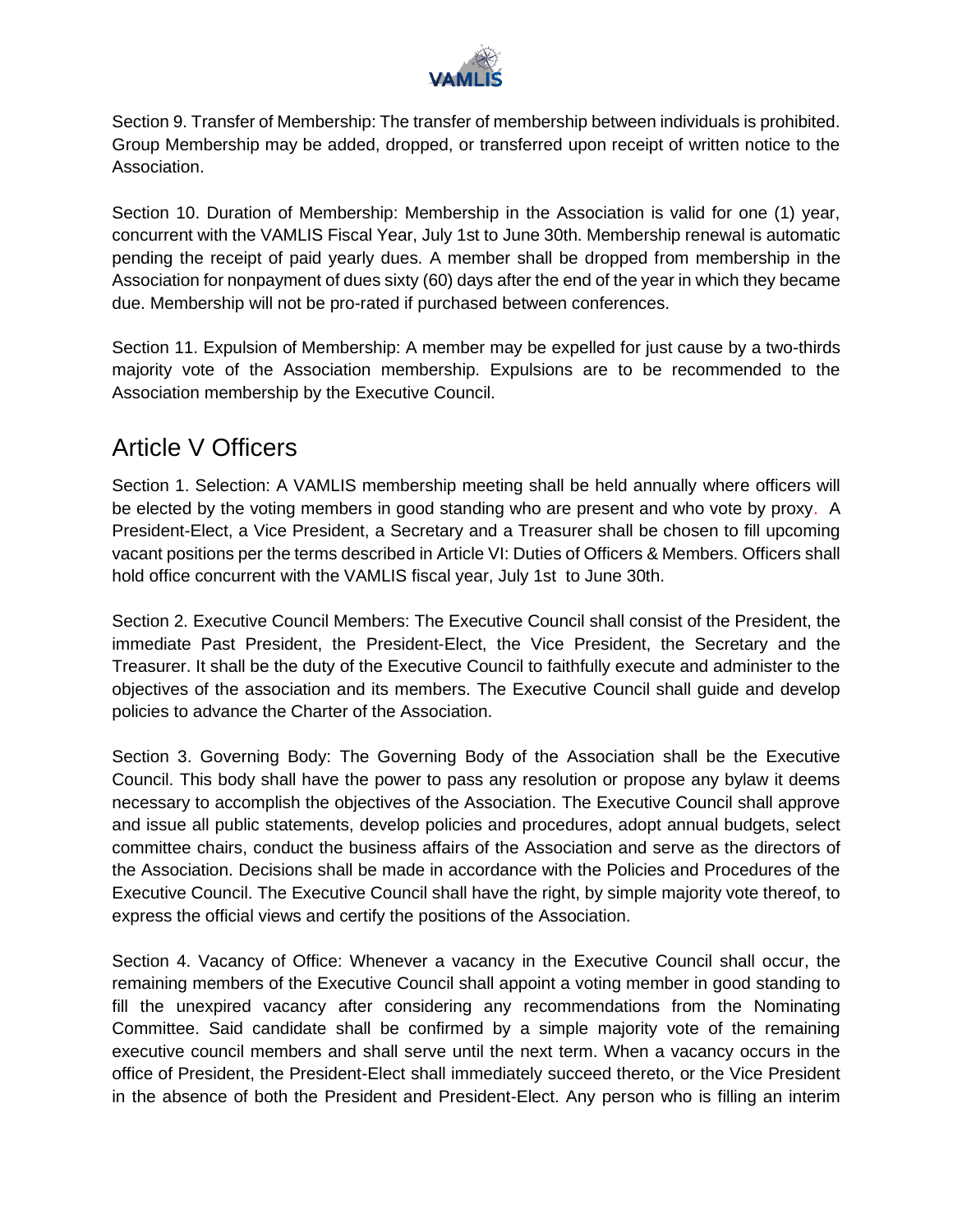

appointment shall be eligible for election to a full term as an officer at the next annual membership meeting.

Section 5. Quorum: For the purpose of transacting official business of the Association, a quorum of the Executive Council shall consist of a simple majority of the sitting Council officers.

#### <span id="page-5-0"></span>Article VI Duties of Officers & Members

Section 1. President: The President shall be the Chairman of the Executive Council. The President, or his/her designee shall preside at all general Association meetings and Executive Council meetings. The President shall have power to appoint regular, special or ad hoc committees as he or she deems necessary. The President, or his/her designee shall serve as chief liaison at all public and/or private meetings, press releases and media interviews where the policies and/or official positions of the Associations are to be expressed. *Note: this position is a one (1) year term that is filled by the previous President-Elect and rolls into the Past President position the following year.*

Section 2. President-Elect: The President-Elect shall be a member of the Executive Council and shall share the duties and responsibilities as outlined by the President. The President-Elect shall exercise all the powers and duties of the President during his or her absence or inability to act and shall perform such other duties as may be assigned by the Executive Council. He or she shall act as coordinator of the Committees and shall serve in an advisory capacity to those Committees. *Note: this is a one (1) year term that rolls into the President position the following year.*

Section 3. Vice President: The Vice President shall exercise all the powers and duties of the President during the absence or inability to act of the President and President-Elect and shall perform such other duties as may be assigned him or her by the Executive Council. The Vice President is responsible for coordinating the distribution of VAMLIS news through various channels including website and social media posts. *Note: this is a one (1) year term.*

Section 4. Secretary: The Secretary shall keep a roll of all members of the Association and a true up-to-date record of all proceedings of the Association and meetings of the Executive Council, subject to the inspection and approval of the Executive Council. Records maintained by the Secretary shall be turned over to his or her immediate successor in office. The Secretary shall be responsible for handling official email correspondence with members and sponsors. *Note*: *This is a two (2) year term that will alternate with the two (2) year term for the Treasurer position. The Treasurer and Secretary positions will serve their respective two year terms asynchronously, so as not to be up for re-election during the same year.*

Section 5. Treasurer: The Treasurer shall be the chief financial officer of the Association and shall exercise such authority and perform such duties as may be prescribed by the Executive Council. The Treasurer shall have custody of all funds, securities and legal instruments of the Association and shall be responsible for their safekeeping. To this end, he or she may, subject to the approval of the Executive Council, determine the place and manner of depositing and safekeeping funds,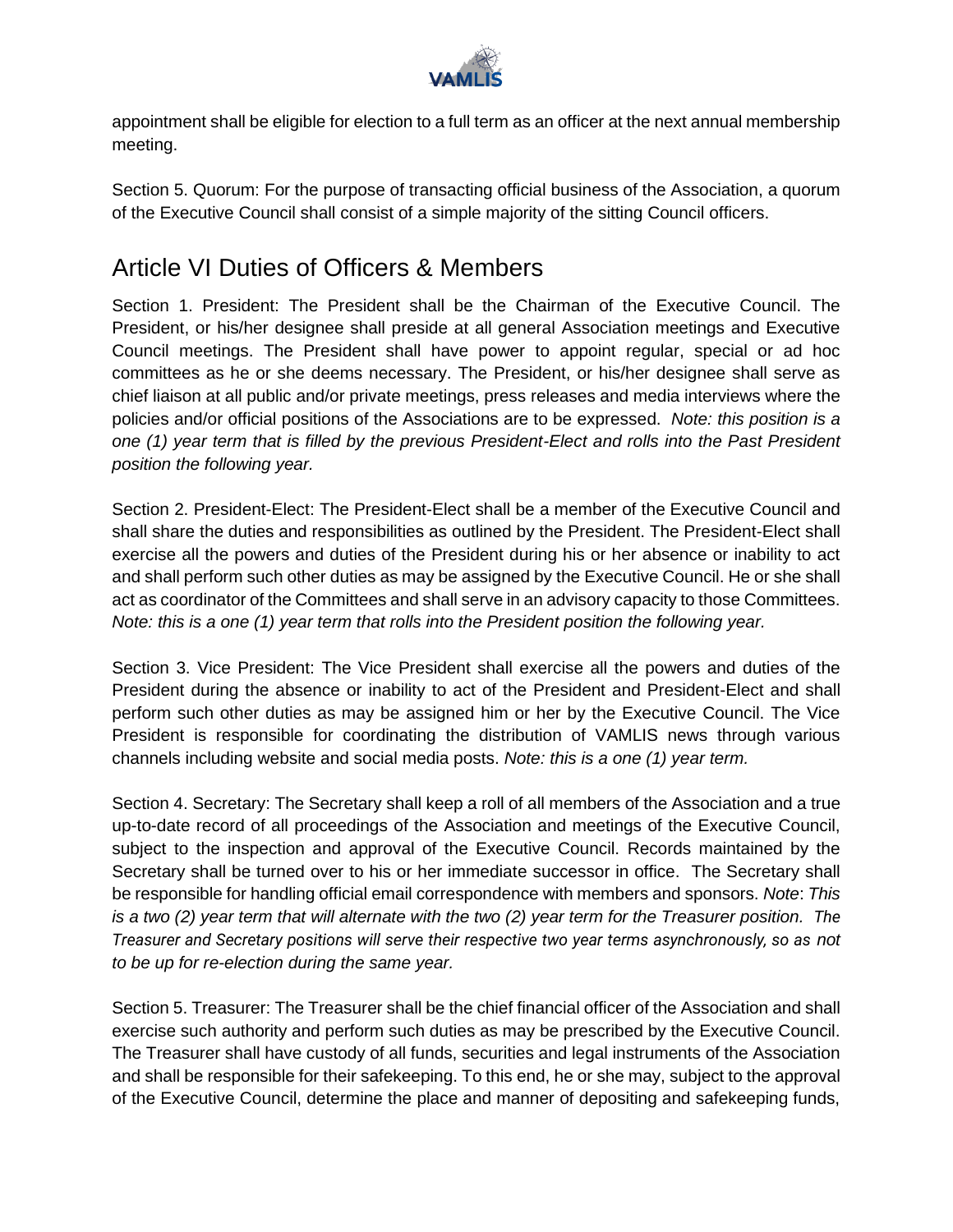

securities and legal instruments. A correct account of all receipts and disbursements must be kept and a complete up-to-date accounting of funds shall be provided to the annual Tax Preparer and as requested by the Executive Council. The Executive Council shall have full right to examine and/or cause an audit to be made annually or as deemed necessary. *Note: This is a two (2) year term that will alternate with the two (2) year term for the Secretary position. The Treasurer and Secretary positions will serve their respective two year terms asynchronously, so as not to be up for reelection during the same year.*

Section 6. Immediate Past President: It shall be the duty of the immediate past president to serve as a voting member of the Executive Council and assist new board members, as needed. *Note: this is a one (1) year term that is filled by the previous President and finishes the required officer succession.*

Section 7. Members in Good Standing: It shall be the duty of each member to take an active role in the Association to the best of his or her ability. These duties shall include but are not limited to: keeping attentive to all Association news and press releases, participating in designated committees, attending the annual conference, paying annual dues on-time, informing the executive council of all news and membership issues that may affect the Associations objectives, and keeping contact information current.

#### <span id="page-6-0"></span>Article VII - Nominations & Elections

Section 1. Nominations and Elections: The Executive Council shall appoint each year a nominating committee consisting of at least three (3) voting members in good standing. The sole responsibility of this committee shall be to select at least one (1) member in good standing from the pool of voting members for each open Executive Council position. The Committee shall present to the Executive Council a list of candidates for consideration at least sixty days prior to the day of election. Upon a consensus of the Executive Council, the list of candidates shall be published no less than thirty days prior to the day of the election. Nominations should, but are not required to, represent candidates from various employment sectors throughout Virginia.

Section 2. Additional Nominations: Any voting member in good standing may make additional nominations from the floor at the annual VAMLIS membership meeting. The candidate nominated from the floor must be a voting member in good standing and be present and consent to the nomination.

Section 3. Elections: Officers shall be elected by simple majority vote at the annual membership meeting. When offices are contested, elections shall be decided by secret ballot. If three or more candidates are running for the same office and a majority is not obtained, the two (2) candidates receiving the most votes will be announced and a run-off election between these two will be held. Results of all elections shall be announced within 10 days of the close of the election. The result of elections held will go into effect at the start of the next membership year (July 1st).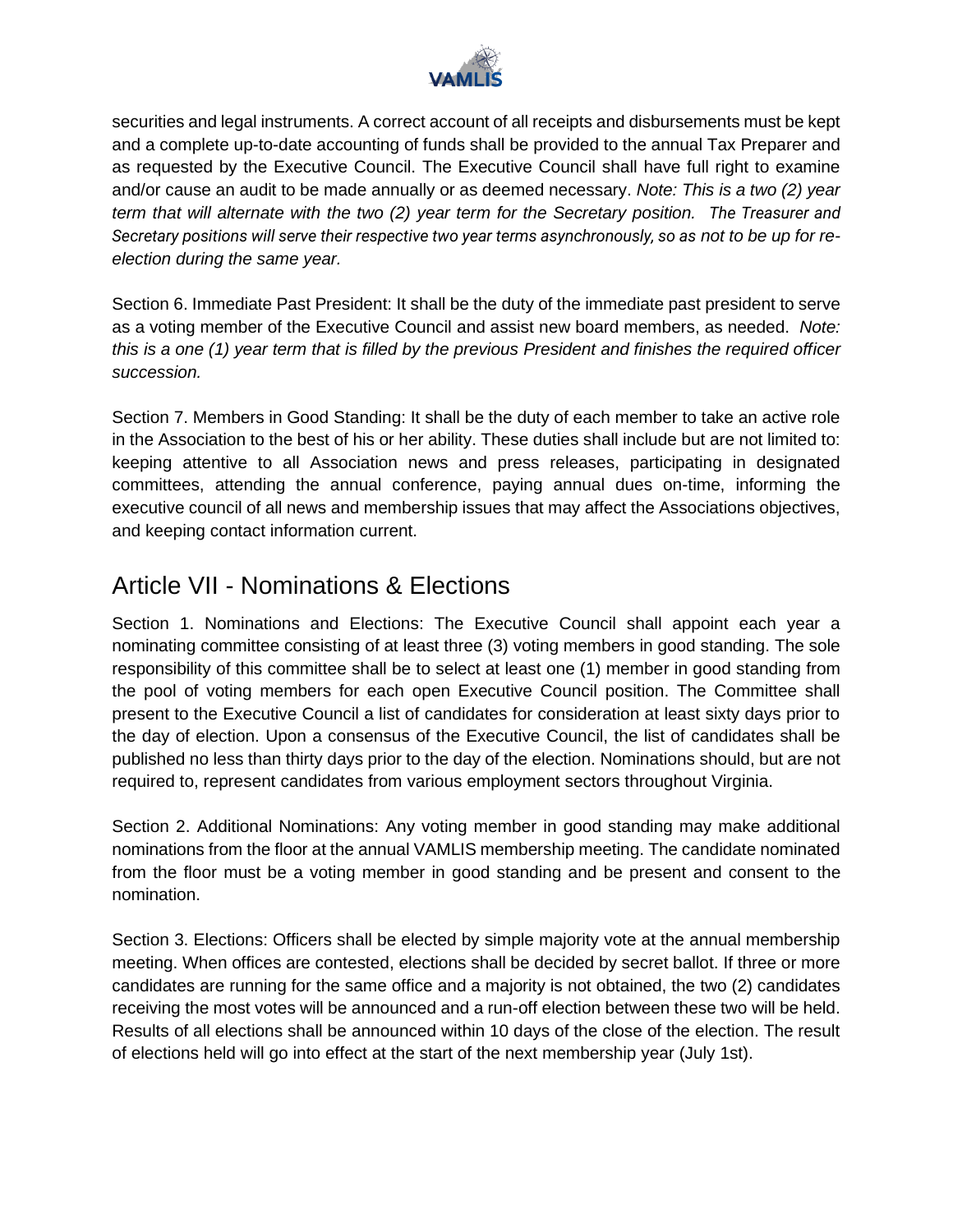

Section 4. Voting by Proxy: A voting member in good standing who will not be attending the annual VAMLIS membership meeting may vote by proxy. Validation and approval of the manner of a vote by proxy shall be made by the Executive Council. Proxy ballots will be considered in run-off elections only if the original proxy ballot was designated for one of the two remaining candidates.

#### <span id="page-7-0"></span>Article VIII Meetings

Section 1. Annual Conference: The association shall plan to sponsor an Annual Conference each year at a site selected and agreed upon by the Executive Council. The purpose of this Conference meeting is to provide training and promote awareness of mapping, geographic and land information systems as well as discuss topics pertaining to the Association's purpose and objectives with participation from the entire membership. The entire membership shall make a good faith effort to attend this Conference meeting.

Section 2. Executive Council Meetings: The Executive Council shall meet to discuss and plan for the continual guidance and governance of the association in pursuit of its stated objectives. All Executive Council meetings are open to the general membership. All members can be recognized during these meetings and are permitted to bring forth relevant issues, grievances, or other general information and requests. All executive council elections and bylaw amendments shall be voted on at an Executive Council meeting. Approved bylaw amendments shall be in effect immediately and the installation of officers shall take place during an Executive Council meeting.

Section 3. Committee Meetings: Each committee shall meet to discuss relevant issues and to plan for the achievement of their assigned duties. The committee chair shall take minutes, or enlist a scribe to take minutes, and report to the Executive Council. All Committee meetings are open to the general membership. All members can be recognized during these meetings and are permitted to bring forth relevant issues, grievances, or other general information and requests. The committee chair shall present any proposed changes to the policies and procedures of that committee for approval by the executive council.

Section 4. Ad-Hoc & Private Meetings: The Executive Council shall have the authority to call special ad-hoc and/or private meetings, as it deems necessary to advance the purpose of VAMLIS and accomplish objectives VAMLIS has set forth to complete. Minutes shall be taken of the meeting and available for the membership to review upon request.

#### <span id="page-7-1"></span>Article IX Amendments

Section 1. Amendments: These bylaws may be amended by a majority vote of voting members in good standing by a method that informs the membership of the changes and facilitates a response to enable the Executive Council to act. In person written voting sessions shall be publicly disclosed to membership no less than thirty days prior to the time of voting.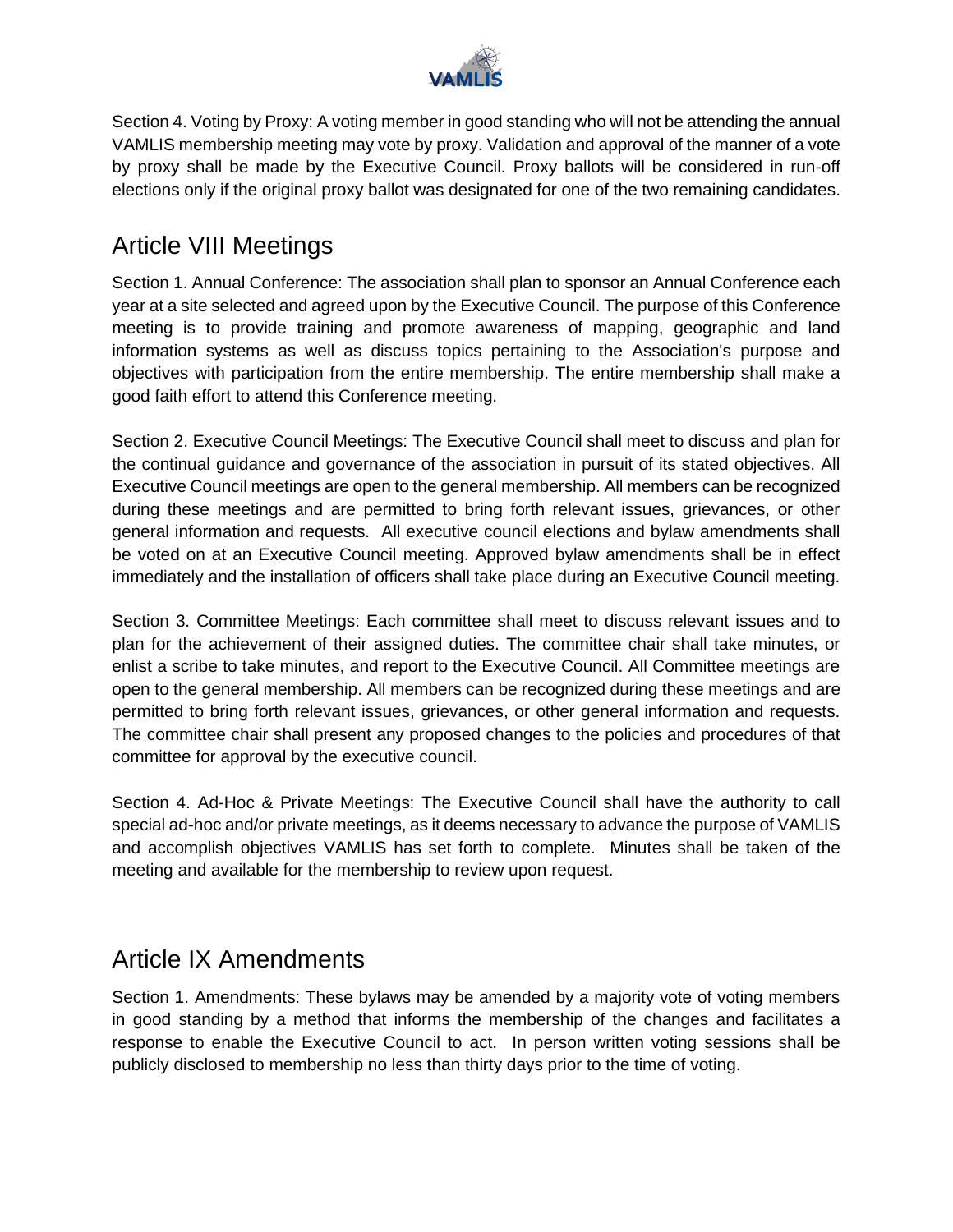

Section 2. Voting by Proxy: A voting member in good standing who will not be attending a voting session with a written vote, may vote by proxy. Validation and approval of the manner of a vote by proxy shall be made by the Executive Council prior to the conference. Proxy ballots shall be publicly disclosed to membership thirty days prior to the time of voting.

Section 3. Proposed Amendments: All proposed amendments from the general membership shall be submitted in writing, to the Executive Council for its review no later than sixty days prior to the Annual Meeting.

Section 4. Notification of Proposed Amendments: All proposed amendments shall be made public no less than thirty days prior to the call for vote. Notification shall be sent to all members, voting and non-voting, by regular or electronic mail.

#### <span id="page-8-0"></span>Article X Funds

Section 1. Fiscal Year: The fiscal year of the Association shall be from July 1 through June 30 of the following year.

Section 2. Annual Budget: In accordance with sound accounting practices, the Executive Council shall adopt a budget that identifies revenue and expenditures anticipated for the fiscal year. Expenditures incurred by the Association shall generally follow the adopted budget.

Section 3. Dues: The dues for the Association shall be established annually by the Executive Council at least ninety days prior to the first of the fiscal year. Dues shall not be required for Honorary members. The Executive Council shall establish policies and procedures for the collection and management of Annual dues.

Section 4. Non-Payment of Dues: Failure to pay dues by the date specified by the Executive Council will result in loss of benefits and forfeiture of membership.

Section 5. Incurring Debt: The Association shall not borrow money or incur debts over and above the anticipated annual revenue as budgeted by the Executive Council.

Section 6. Operating Expenses: Expenditures or disbursements of any funds shall be made only in the manner as prescribed by the Executive Council.

Section 7. Depository: All funds of the Association shall be placed in a depository designated by the Executive Council in consultation with the Treasurer.

Section 8. Approval of Expenditures: The President and Treasurer shall approve Association expenditures from \$0.01 to \$500.00. Expenditures over \$500.00 shall be approved by the Executive Council.